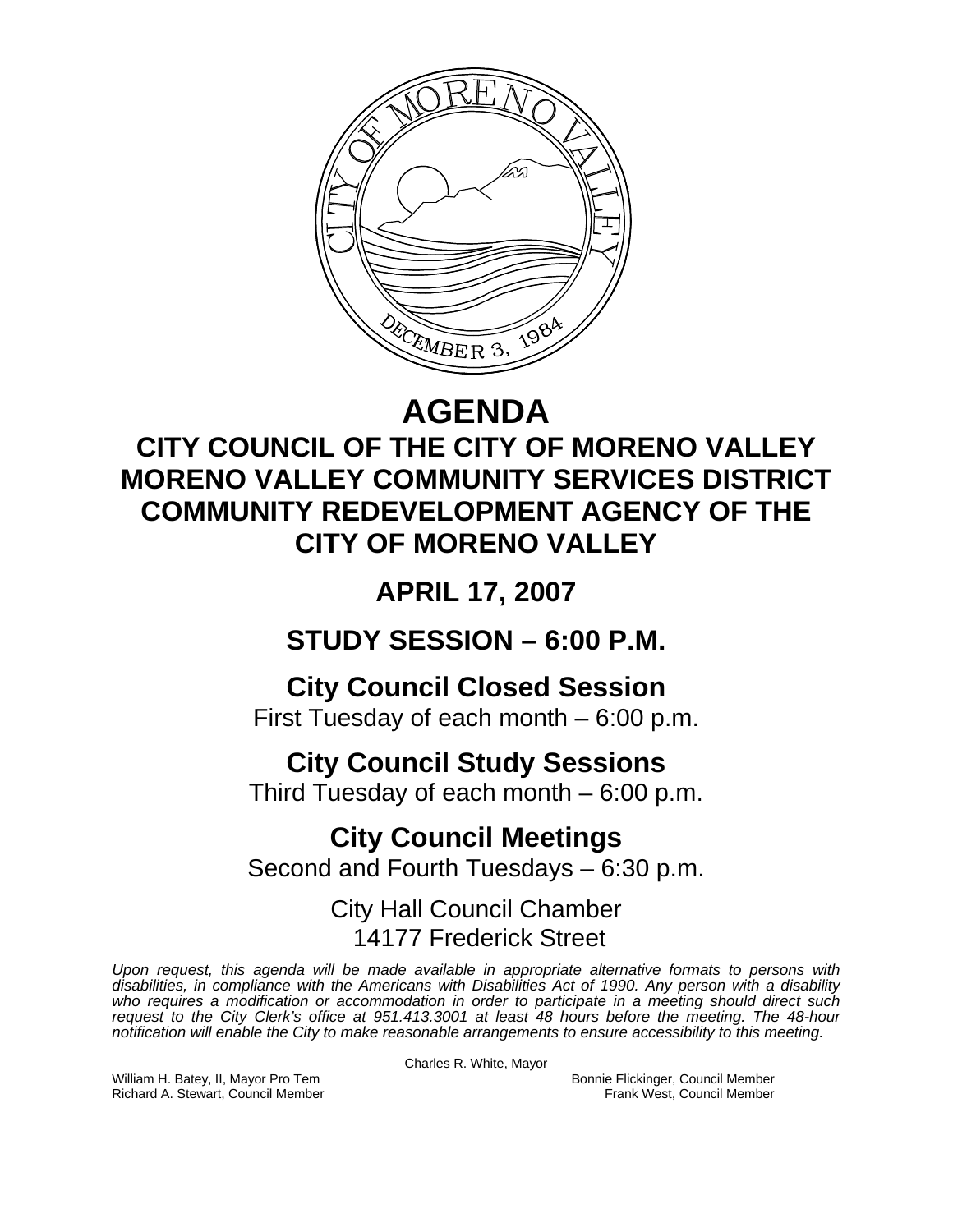#### **AGENDA MORENO VALLEY CITY COUNCIL MORENO VALLEY COMMUNITY SERVICES DISTRICT COMMUNITY REDEVELOPMENT AGENCY OF THE CITY OF MORENO VALLEY STUDY SESSION - 6:00 P.M. APRIL 17, 2007**

- **CALL TO ORDER**
- **PLEDGE OF ALLEGIANCE**
- **INVOCATION**
- **ROLL CALL**
- **INTRODUCTIONS**

### • **PUBLIC COMMENTS ON MATTERS UNDER THE JURISDICTION OF THE CITY COUNCIL**

There is a three-minute time limit per person. Please complete and submit a BLUE speaker slip to the City Clerk. All remarks and questions shall be addressed to the presiding officer or to the City Council and not to any individual Council Member, staff member or other person.

- 1. Approaches to Day Laborer Related Issues & Power Point Presentation (Power Point slides will be distributed at the meeting) **(CM/CA/ 15 Min.)**
- 2. Discussion Regarding Council Recess July/August, 2007 **(City Clerk/ 5 Min.)**
- 3. Recreational Trails Board **(Flickinger/Stewart/ 10 Min.)**
- 4. City Council Requests and Communications  $\clubsuit$

(Times shown are only estimates for staff presentation. Items may be deferred by Council if time does not permit full review.)

 $\diamond$  Oral Presentation only – No written material provided